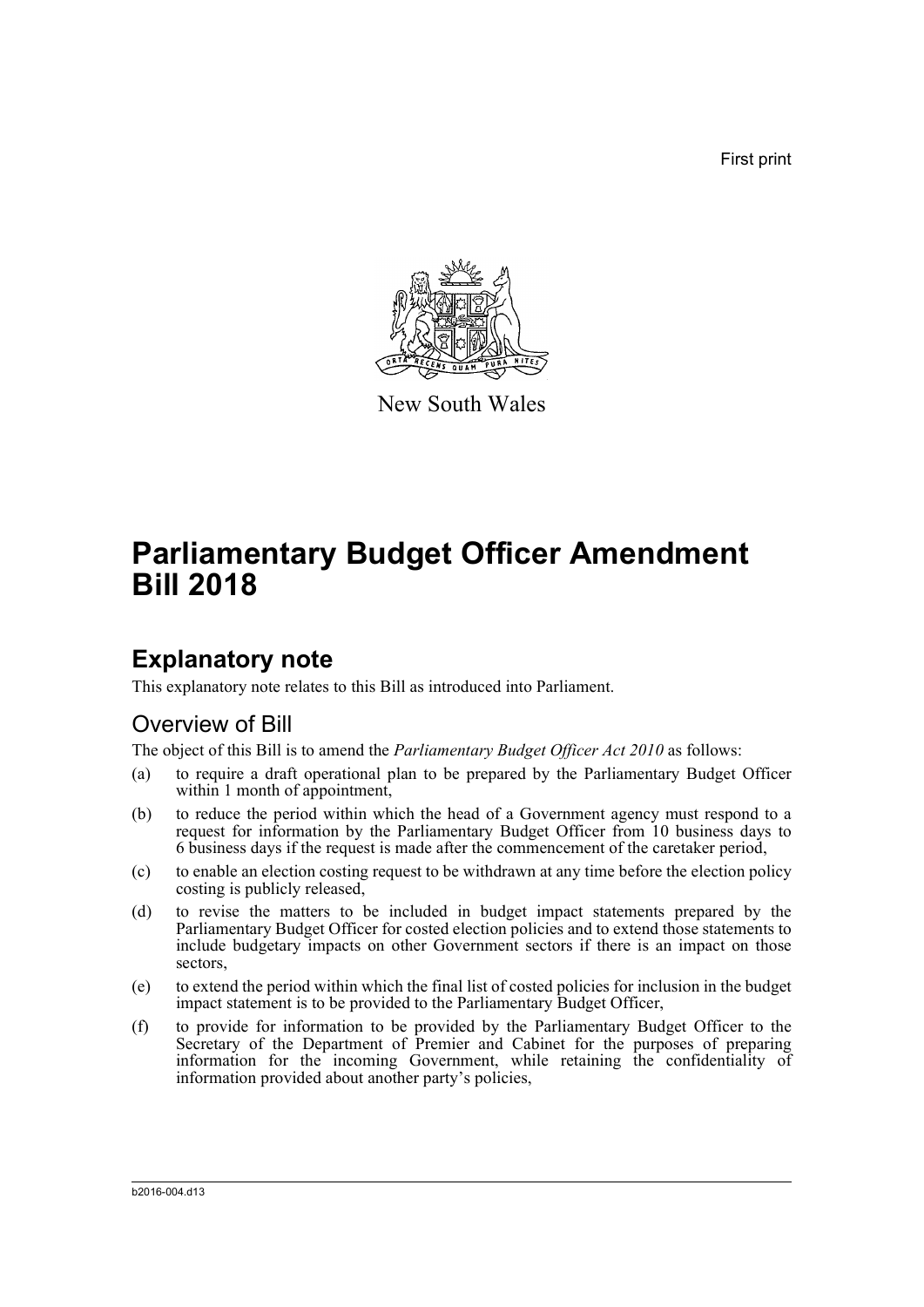(g) to require the Secretary of the Treasury to publicly release a pre-election budget update statement on or as soon as reasonably practicable after the commencement of the caretaker period before a State general election.

## Outline of provisions

**Clause 1** sets out the name (also called the short title) of the proposed Act.

**Clause 2** provides for the commencement of the proposed Act on the date of assent to the proposed Act.

#### **Schedule 1 Amendment of Parliamentary Budget Officer Act 2010 No 83**

**Schedule 1 [1]** inserts definitions of *pre-election budget update statement* and *Secretary*.

**Schedule 1 [2]** defines the *commencement of the caretaker period* as being the day on which the Legislative Assembly is dissolved or expires preceding the holding of a State general election.

**Schedule 1 [3]** requires a draft operational plan to be prepared by the Parliamentary Budget Officer within 1 month of appointment.

**Schedule 1 [4]** reduces the period within which the head of a Government agency must respond to a request for information by the Parliamentary Budget Officer from 10 business days to 6 business days, if the request is made on or after the commencement of the caretaker period.

**Schedule 1 [5]** authorises the Parliamentary Budget Officer to provide to the Secretary of the Department of Premier and Cabinet (the *Secretary*), or a staff member of that Department, a copy of a request for information made by the Officer to the head of a Government agency as well as a copy of any response to the request. **Schedule 1 [6]** makes it clear that it is not an offence for the head of a Government agency or a staff member of the agency to disclose the information or document to the Secretary or a member of staff of that Department.

**Schedule 1 [6]** also makes it an offence for the Secretary, or a member of staff of the Department of Premier and Cabinet, to disclose information or a document about a request to the head of a Government agency by the Parliamentary Budget Officer for information or a response to any such request. It will not be an offence if the disclosure is to a member of staff of that Department or the Secretary or to an incoming Government following a State general election (if the information or document relates to election policies of a party forming the Government).

**Schedule 1 [7]** enables election costing requests made by the Premier or the Leader of the Opposition (a *parliamentary leader*) to be withdrawn at any time before the election policy costing is publicly released by the Parliamentary Budget Officer.

**Schedule 1 [8]** revises the matters that are to be included in the budget impact statement prepared by the Parliamentary Budget Officer for the respective policies of each parliamentary leader. The statement will be required to include the impact of the policies, for the general government sector and (if affected) the public non-financial corporations sector and the public financial corporations sector, on the sector budget results, sector capital expenditure and sector net lending and borrowing. Any other matters arising from costed policies and affecting the current State budget and forward estimates for that period are also to be included in the budget impact statement. The budget impact statement is to reflect any changes to the information shown in the pre-election budget update statement.

**Schedule 1 [9]** extends, until the ninth last day before a State general election, the time by which a parliamentary leader must notify the Parliamentary Budget Officer in writing of the leader's final list of costed policies for inclusion in the budget impact statement that must be prepared by the Parliamentary Budget Officer.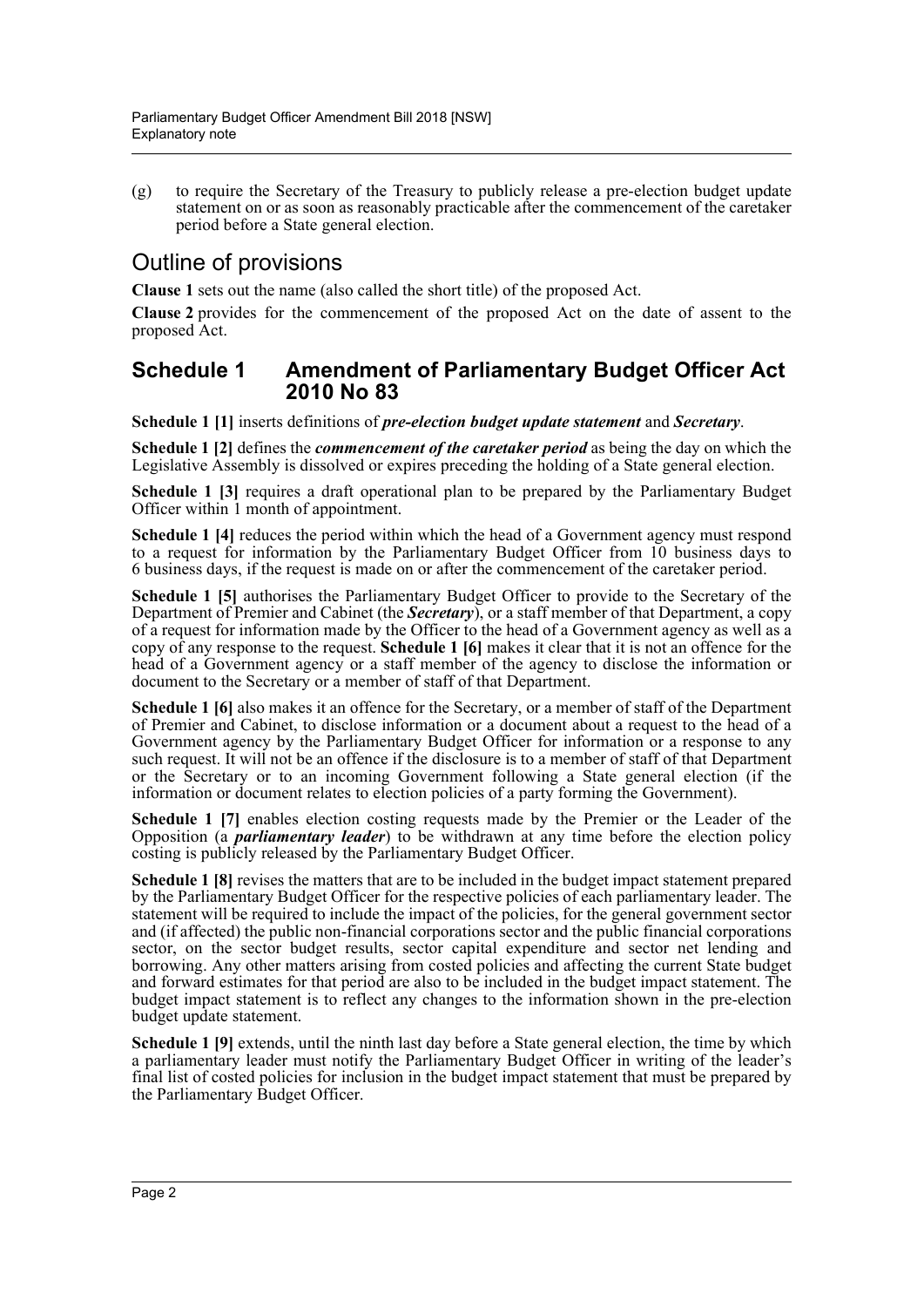**Schedule 1 [10]** requires the Secretary of the Treasury, on or as soon as reasonably practicable after the commencement of the caretaker period, to publicly release a pre-election budget update statement updating matters set out in the previous half-yearly review of the budget issued by the Treasurer.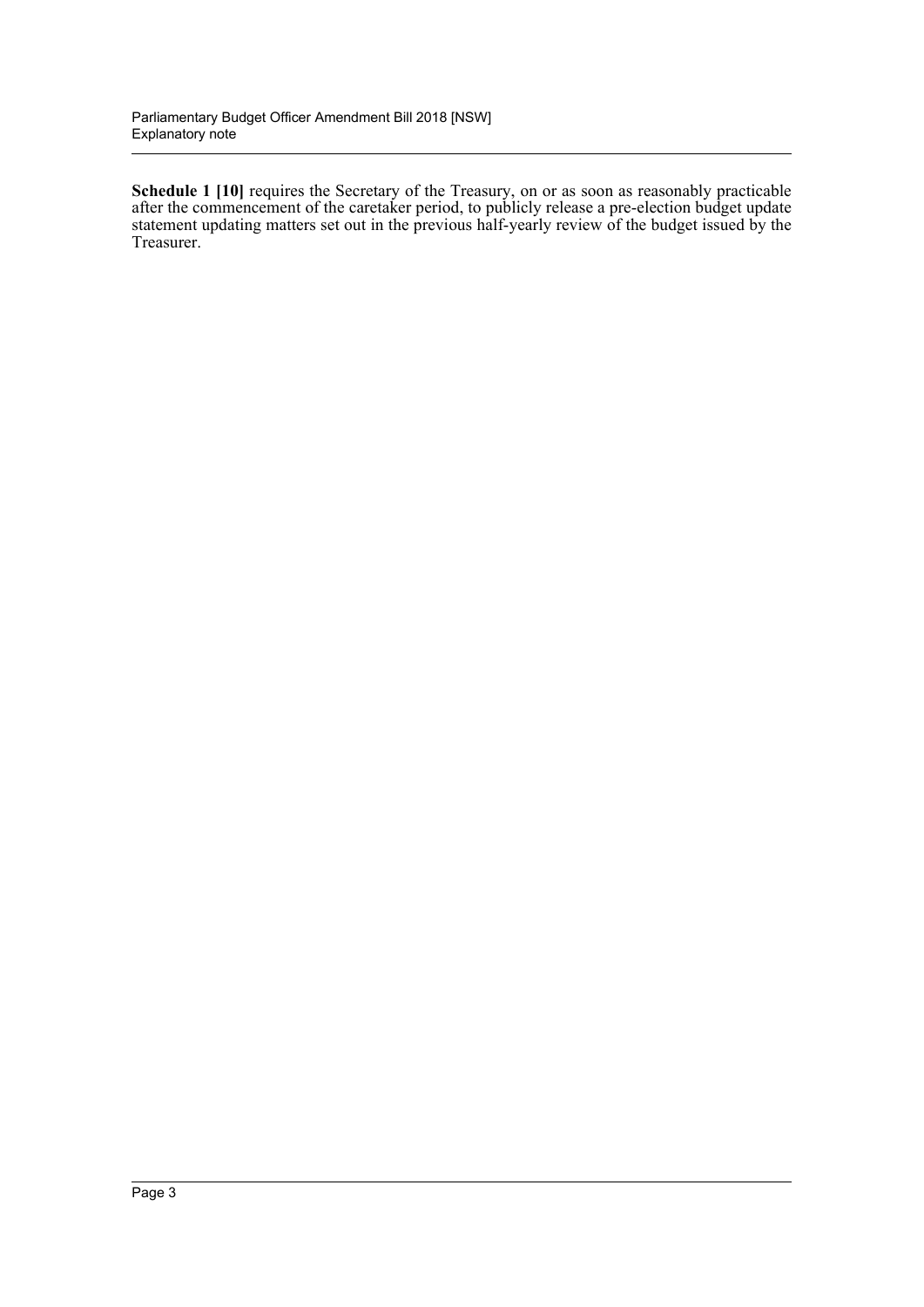First print



New South Wales

# **Parliamentary Budget Officer Amendment Bill 2018**

## **Contents**

|            |                                                          | Page |
|------------|----------------------------------------------------------|------|
|            | Name of Act                                              |      |
|            | 2 Commencement                                           |      |
| Schedule 1 | Amendment of Parliamentary Budget Officer Act 2010 No 83 |      |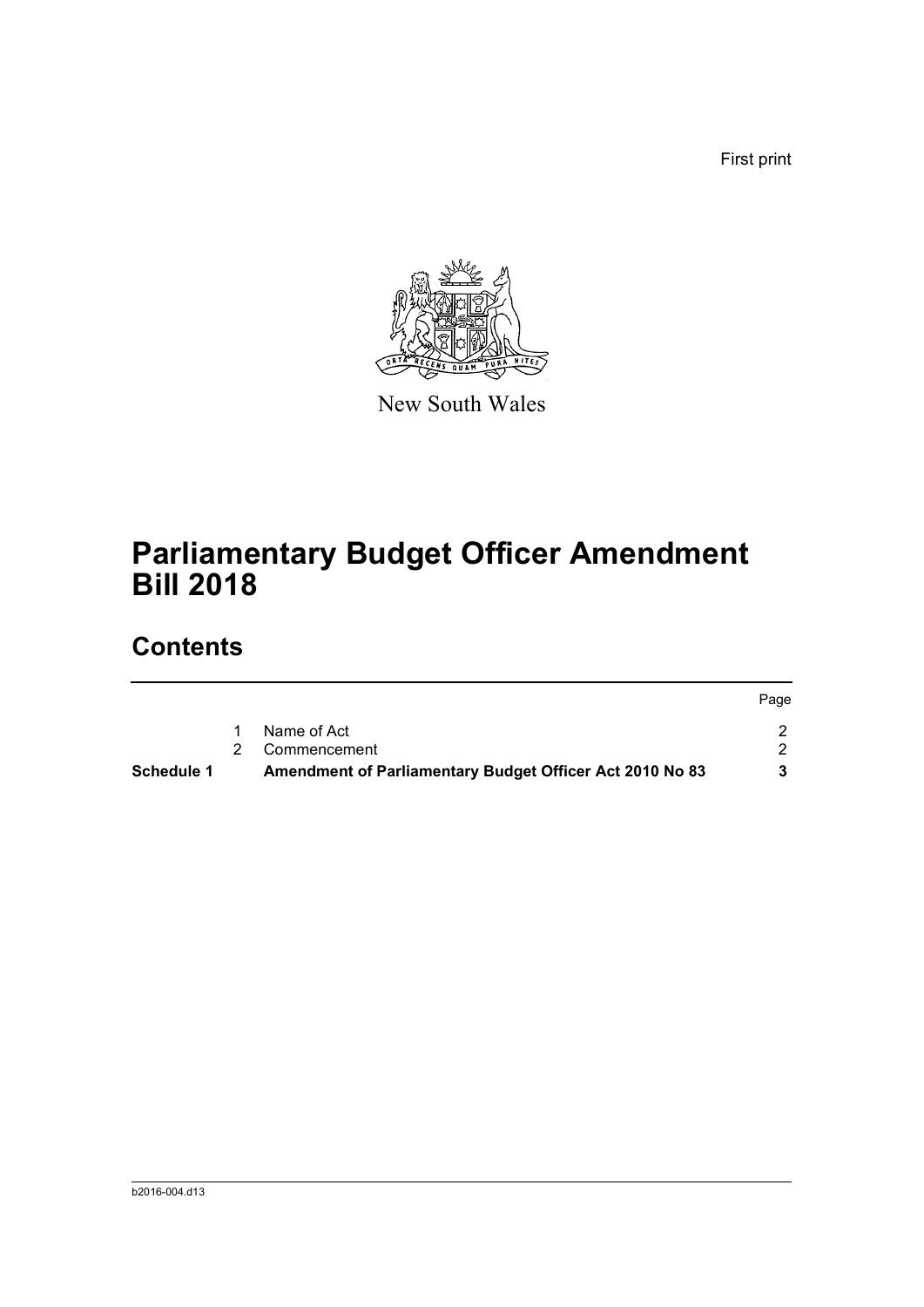

New South Wales

# **Parliamentary Budget Officer Amendment Bill 2018**

No , 2018

#### **A Bill for**

An Act to amend the *Parliamentary Budget Officer Act 2010* with respect to election policy costings and budget updates; and for other purposes.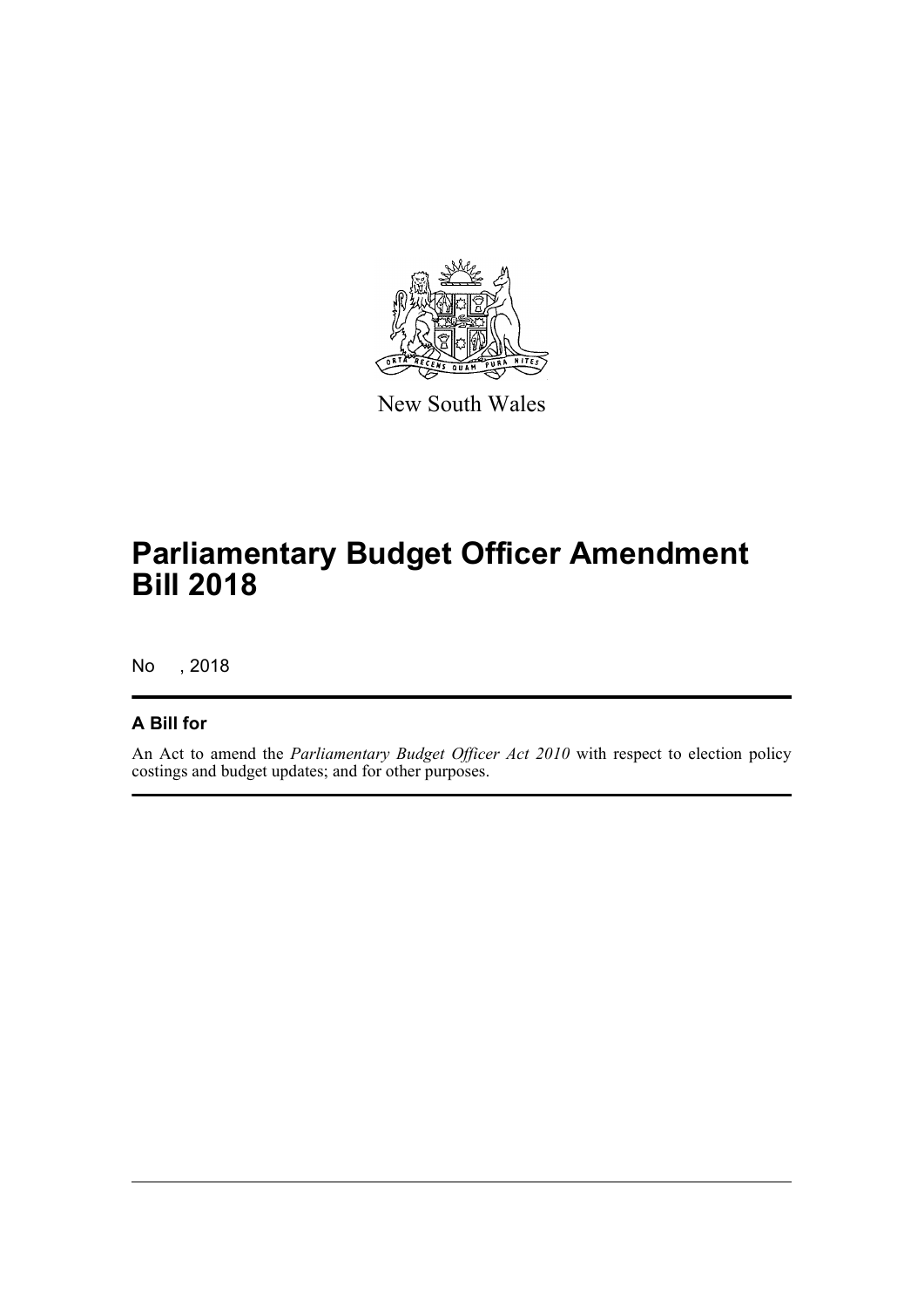<span id="page-5-1"></span><span id="page-5-0"></span>

| The Legislature of New South Wales enacts: |                                                                          |   |
|--------------------------------------------|--------------------------------------------------------------------------|---|
|                                            | Name of Act                                                              | 2 |
|                                            | This Act is the <i>Parliamentary Budget Officer Amendment Act 2018</i> . |   |
|                                            | <b>Commencement</b>                                                      |   |
|                                            | This Act commences on the date of assent to this Act.                    |   |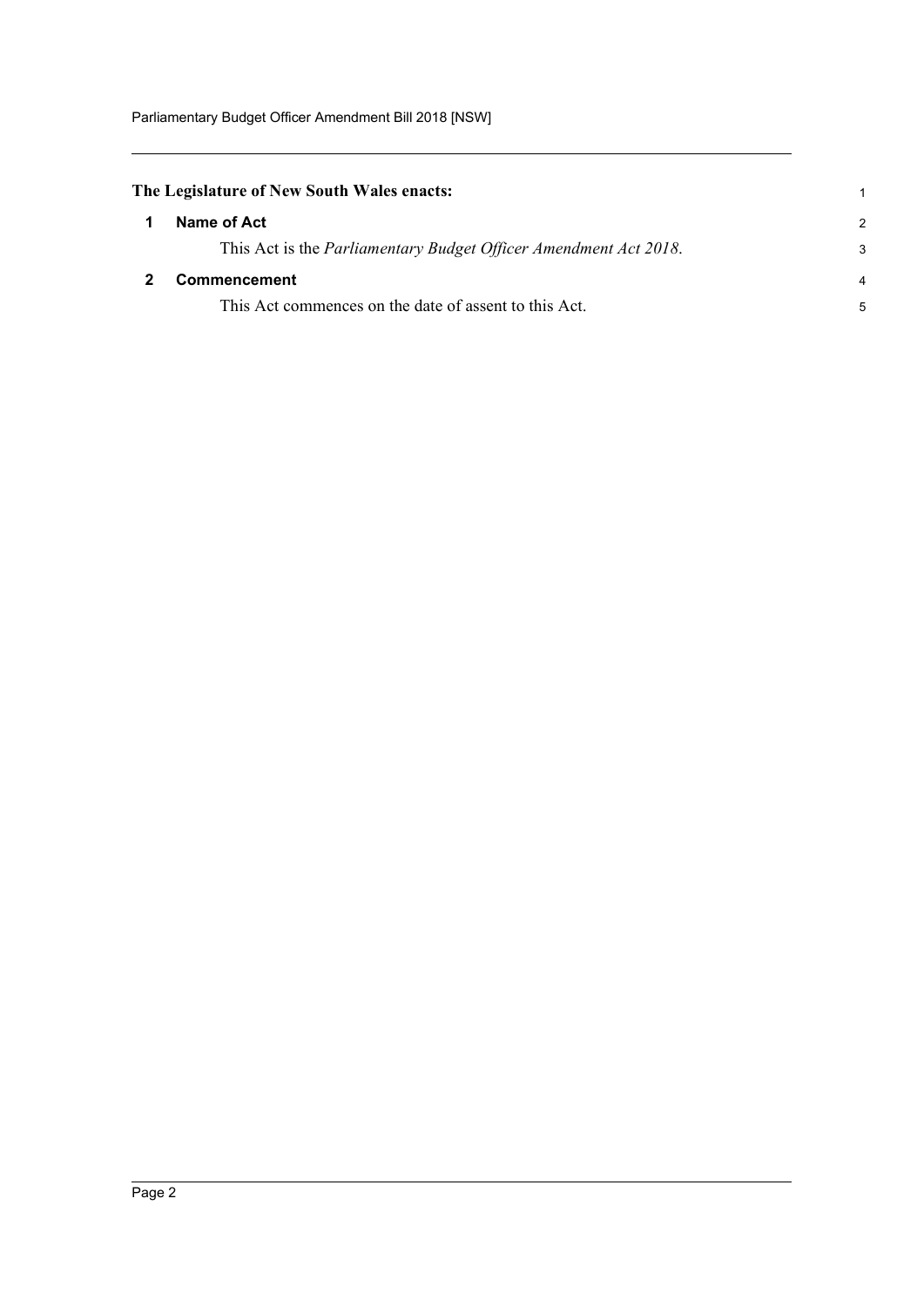<span id="page-6-0"></span>

|       | <b>Schedule 1</b>                                                                                                                          | <b>Amendment of Parliamentary Budget Officer Act</b><br>2010 No 83                                                                                                                                                       | $\mathbf{1}$<br>$\overline{2}$ |  |
|-------|--------------------------------------------------------------------------------------------------------------------------------------------|--------------------------------------------------------------------------------------------------------------------------------------------------------------------------------------------------------------------------|--------------------------------|--|
| [1]   | <b>Section 3 Definitions</b>                                                                                                               |                                                                                                                                                                                                                          | 3                              |  |
|       |                                                                                                                                            | Insert in alphabetical order in section $3(1)$ :                                                                                                                                                                         | 4                              |  |
|       |                                                                                                                                            | pre-election budget update statement means the pre-election budget update<br>statement prepared under section 24.                                                                                                        | 5<br>6                         |  |
|       |                                                                                                                                            | Secretary means the Secretary of the Department of Premier and Cabinet.                                                                                                                                                  | $\overline{7}$                 |  |
| $[2]$ | Section 3 (2)                                                                                                                              |                                                                                                                                                                                                                          | 8                              |  |
|       | Insert after section $3(1)$ :                                                                                                              |                                                                                                                                                                                                                          |                                |  |
|       | (2)                                                                                                                                        | In this Act, a reference to the <i>commencement of the caretaker period</i> is a<br>reference to the day on which the Legislative Assembly is dissolved or expires<br>preceding the holding of a State general election. | 10<br>11<br>12                 |  |
| $[3]$ |                                                                                                                                            | <b>Section 14 Operational plan</b>                                                                                                                                                                                       | 13                             |  |
|       | Insert "not later than 1 month after the appointment of the Parliamentary Budget Officer"<br>after "Presiding Officers" in section 14 (3). |                                                                                                                                                                                                                          |                                |  |
| [4]   | Section 16 Parliamentary Budget Officer to have access to Government agencies                                                              |                                                                                                                                                                                                                          |                                |  |
|       | Omit section 16 (2). Insert instead:                                                                                                       |                                                                                                                                                                                                                          |                                |  |
|       | (2)                                                                                                                                        | The head of the Government agency must respond to the request within:                                                                                                                                                    | 18                             |  |
|       |                                                                                                                                            | 10 business days, if the request is made before the commencement of<br>(a)<br>the caretaker period, or                                                                                                                   | 19<br>20                       |  |
|       |                                                                                                                                            | 6 business days, if the request is made on or after that commencement,<br>(b)<br><b>or</b>                                                                                                                               | 21<br>22                       |  |
|       |                                                                                                                                            | any other period that is agreed between the head of the agency and the<br>(c)<br>Parliamentary Budget Officer.                                                                                                           | 23<br>24                       |  |
| $[5]$ | Section 16 (3A)                                                                                                                            |                                                                                                                                                                                                                          | 25                             |  |
|       | Insert after section $16(3)$ :                                                                                                             |                                                                                                                                                                                                                          |                                |  |
|       | (3A)                                                                                                                                       | The Parliamentary Budget Officer may provide copies of a request under this<br>section, and any response to that request, to the Secretary or a member of staff<br>of the Department of Premier and Cabinet.             | 27<br>28<br>29                 |  |
| [6]   | Section 16 (4) and (5)                                                                                                                     |                                                                                                                                                                                                                          |                                |  |
|       | Omit section 16 (4). Insert instead:                                                                                                       |                                                                                                                                                                                                                          |                                |  |
|       | (4)                                                                                                                                        | The head of a Government agency or any member of staff of a Government<br>agency must not disclose any information or document provided to the head or<br>member of staff under this section, except:                    | 32<br>33<br>34                 |  |
|       |                                                                                                                                            | to a member of staff of the agency or the head of the agency, or<br>(a)                                                                                                                                                  | 35                             |  |
|       |                                                                                                                                            | to the Secretary or a member of staff of the Department of Premier and<br>(b)<br>Cabinet.                                                                                                                                | 36<br>37                       |  |
|       | (5)                                                                                                                                        | The Secretary or a member of staff of the Department of Premier and Cabinet<br>must not disclose any information or document provided to the Secretary or<br>member of staff under this section, except:                 | 38<br>39<br>40                 |  |
|       |                                                                                                                                            | to a member of staff of the Department or the Secretary, or<br>(a)                                                                                                                                                       | 41                             |  |
|       |                                                                                                                                            |                                                                                                                                                                                                                          |                                |  |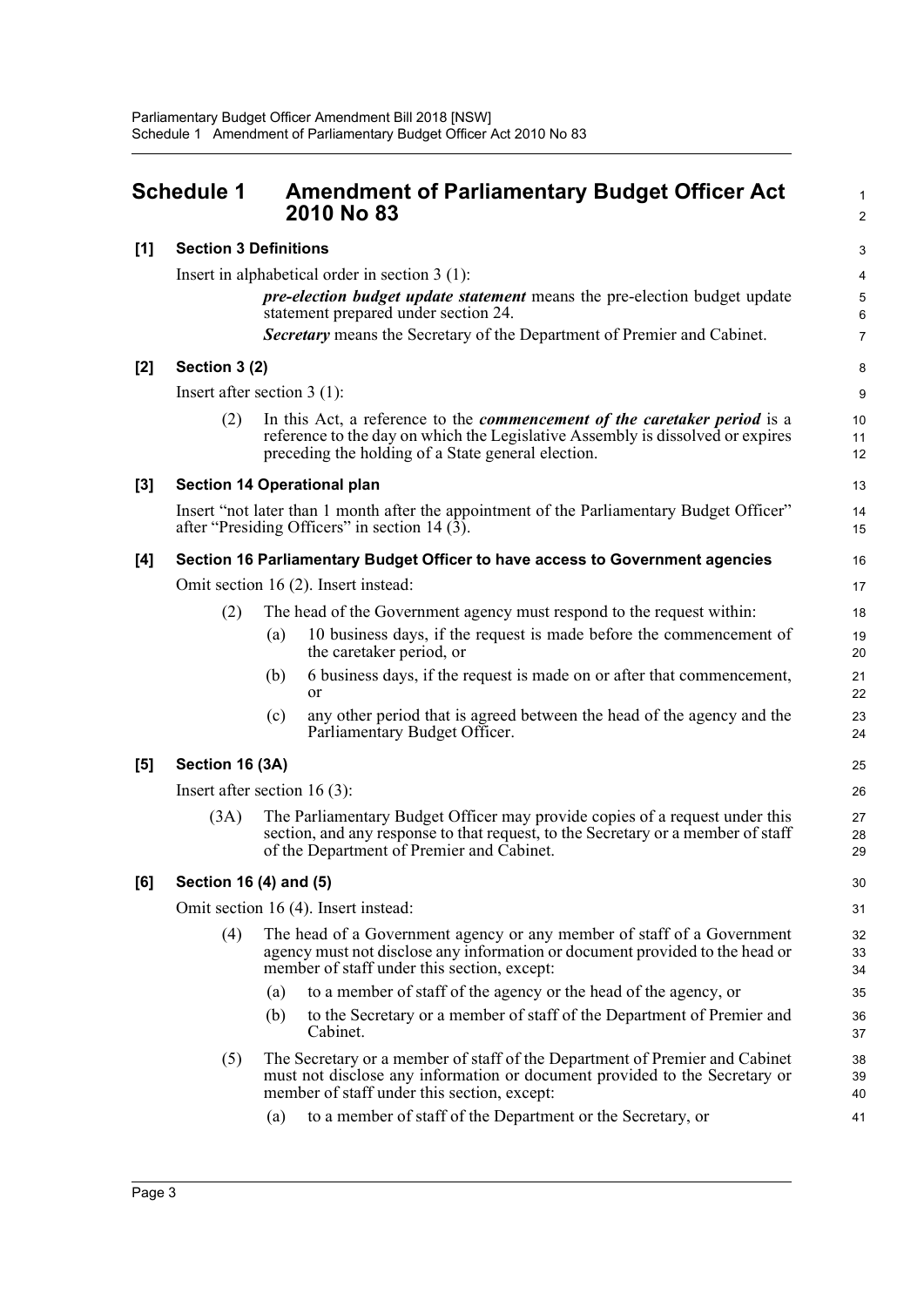|       |                       | (b) | to an incoming Government following a State general election, if the<br>information or document relates to election policies of a party forming<br>the Government.                                                                                                                                                               | $\mathbf{1}$<br>$\overline{\mathbf{c}}$<br>3 |
|-------|-----------------------|-----|----------------------------------------------------------------------------------------------------------------------------------------------------------------------------------------------------------------------------------------------------------------------------------------------------------------------------------|----------------------------------------------|
|       |                       |     | Maximum penalty (subsections $(4)$ and $(5)$ ): 50 penalty units.                                                                                                                                                                                                                                                                | 4                                            |
| $[7]$ |                       |     | Section 20 Withdrawal of election costing requests                                                                                                                                                                                                                                                                               | 5                                            |
|       |                       |     | Omit "provided to the parliamentary leader who made the request" from section 20 (2).                                                                                                                                                                                                                                            | 6                                            |
|       |                       |     | Insert instead "publicly released by the Parliamentary Budget Officer under this Act".                                                                                                                                                                                                                                           | $\overline{7}$                               |
| [8]   |                       |     | Section 23 Budget impact statements for all costed policies                                                                                                                                                                                                                                                                      | 8                                            |
|       |                       |     | Omit section 23 (2A). Insert instead:                                                                                                                                                                                                                                                                                            | 9                                            |
|       | (2A)                  |     | The budget impact statement is also to show, for the general government<br>sector, the impact of all the costed policies on the following financial<br>indicators:                                                                                                                                                               | 10<br>11<br>12                               |
|       |                       | (a) | the sector budget results, identifying the difference between expenses<br>and revenues from transactions for the sectors,                                                                                                                                                                                                        | 13<br>14                                     |
|       |                       | (b) | sector capital expenditure,                                                                                                                                                                                                                                                                                                      | 15                                           |
|       |                       | (c) | sector net lending/borrowing, identifying the financing requirement for<br>the sectors.                                                                                                                                                                                                                                          | 16<br>17                                     |
|       | (2B)                  |     | If the costed policies have an impact on the public non-financial corporations<br>sector or the public financial corporations sector, the budget impact statement<br>is also to show the impact on financial indicators for that sector, as set out in<br>subsection $(2A)$ $(a)$ , $(b)$ and $(c)$ .                            | 18<br>19<br>20<br>21                         |
|       | (2C)                  |     | The budget impact statement prepared under this section is also:                                                                                                                                                                                                                                                                 | 22                                           |
|       |                       | (a) | to show any other matters (not otherwise specified under this section)<br>arising from costed policies that have an impact on the current year's<br>State budget and on the forward estimates for the periods to which the<br>pre-election half-yearly budget review and the pre-election budget<br>update statement relate, and | 23<br>24<br>25<br>26<br>27                   |
|       |                       | (b) | to reflect any changes to the current year's State budget and the forward<br>estimates set out in the pre-election budget update statement.                                                                                                                                                                                      | 28<br>29                                     |
| [9]   | <b>Section 23 (4)</b> |     |                                                                                                                                                                                                                                                                                                                                  | 30                                           |
|       |                       |     | Omit the subsection. Insert instead:                                                                                                                                                                                                                                                                                             | 31                                           |
|       |                       |     | (4) A parliamentary leader is, on or before the day that is the ninth last day before<br>the State general election is due to be held, to notify the Parliamentary Budget<br>Officer in writing of the leader's final list of costed policies for inclusion in the<br>budget impact statement.                                   | 32<br>33<br>34<br>35                         |
| [10]  | <b>Section 24</b>     |     |                                                                                                                                                                                                                                                                                                                                  | 36                                           |
|       |                       |     | Omit the section. Insert instead:                                                                                                                                                                                                                                                                                                | 37                                           |
|       | 24                    |     | Pre-election budget update statement                                                                                                                                                                                                                                                                                             | 38                                           |
|       | (1)                   |     | The Secretary of the Treasury is to publicly release, on or as soon as<br>reasonably practicable after the commencement of the caretaker period, a<br>pre-election budget update statement that updates the matters set out in the<br>previous half-yearly budget review issued by the Treasurer.                                | 39<br>40<br>41<br>42                         |
|       | (2)                   |     | The pre-election budget update statement is to contain, for the general<br>government sector, the following:                                                                                                                                                                                                                     | 43<br>44                                     |